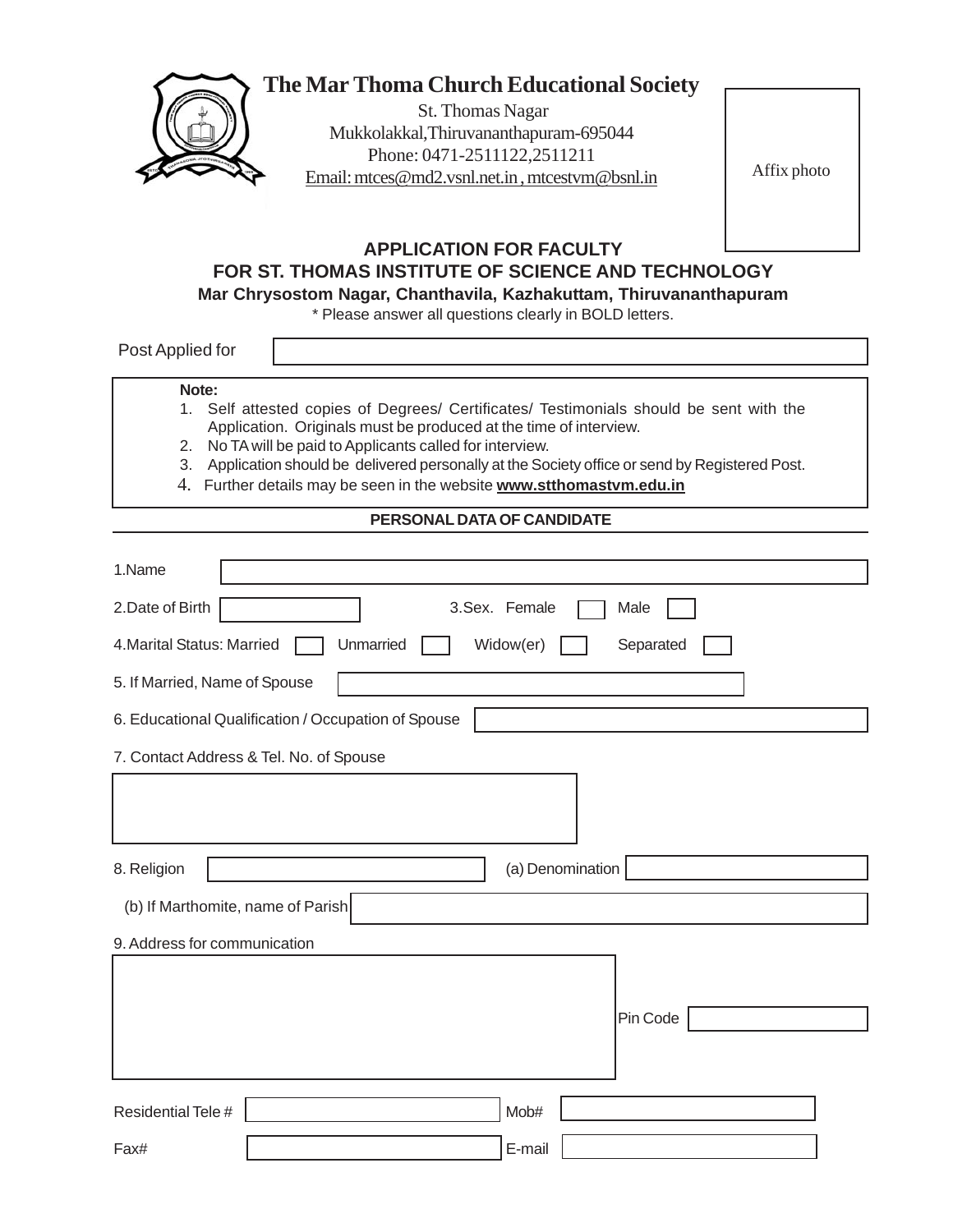10. Have you ever been convicted for any criminal offence? If so, give details.

| 11. Present Pay/last salary drawn. Scale | <b>Basic Pay</b> |  |
|------------------------------------------|------------------|--|
|                                          |                  |  |
| Allowances                               | Total            |  |

*(Candidate should be able to produce evidence of last pay drawn, if called upon to do so)*

## 12. **ACADEMIC QUALIFICATIONS**

#### **(i) UNIVERSITY / COLLEGE**

| Degree Passed | Subjects & Year | Division | % if applicable | University/College |
|---------------|-----------------|----------|-----------------|--------------------|
|               |                 |          |                 |                    |
|               |                 |          |                 |                    |
|               |                 |          |                 |                    |
|               |                 |          |                 |                    |
|               |                 |          |                 |                    |
|               |                 |          |                 |                    |
|               |                 |          |                 |                    |
|               |                 |          |                 |                    |

**(iii) Any Other Qualification, if so give details:**

13. Teaching Experience *(Experience claimed without supporting Certificates is liable to be ignored)*

| Designation | Period | Institution | Subject<br>Taught | Reason for<br>Leaving |
|-------------|--------|-------------|-------------------|-----------------------|
|             |        |             |                   |                       |
|             |        |             |                   |                       |
|             |        |             |                   |                       |
|             |        |             |                   |                       |
|             |        |             |                   |                       |

14. Notice period required for joining